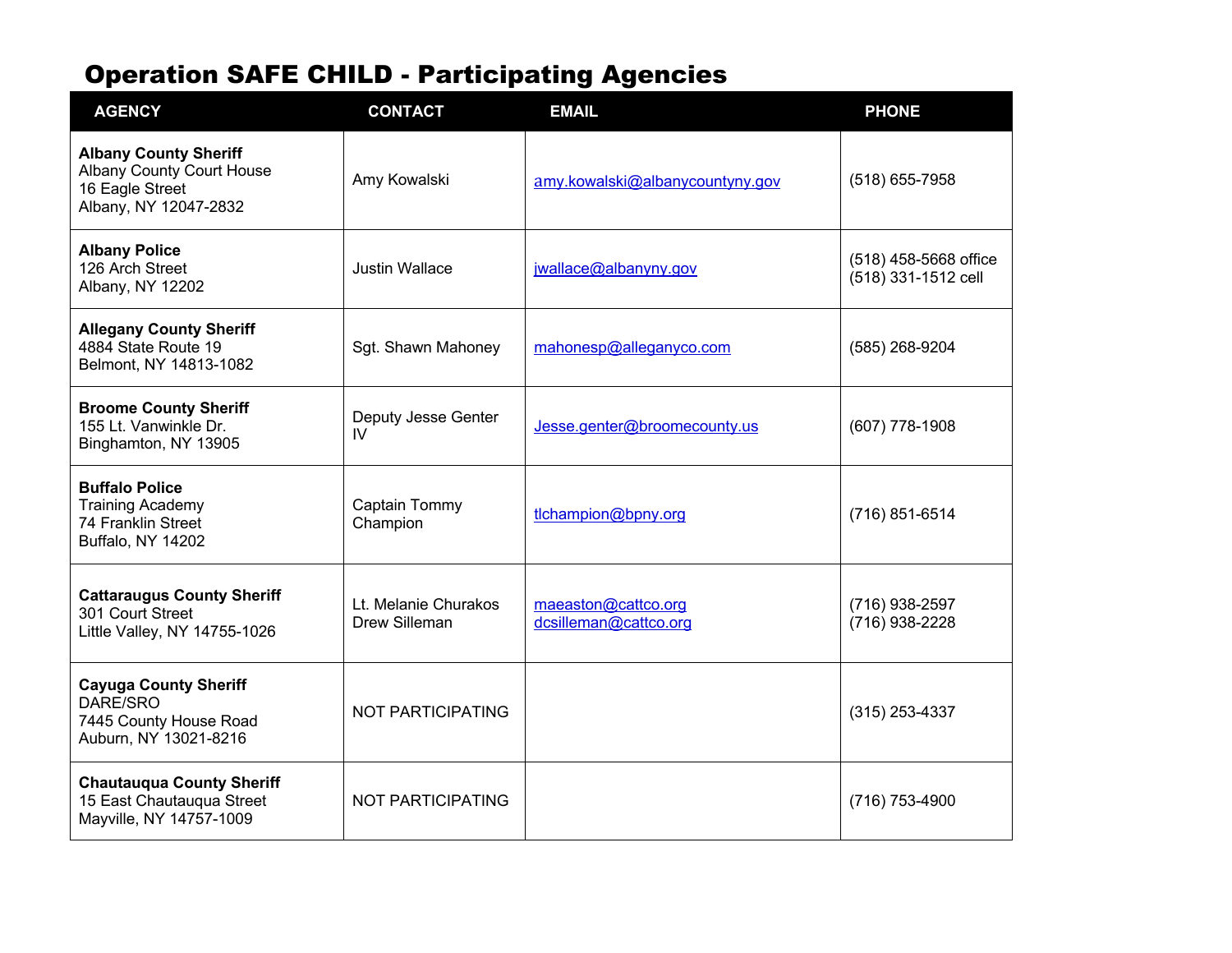| <b>AGENCY</b>                                                                               | <b>CONTACT</b>                    | <b>EMAIL</b>                                                | <b>PHONE</b>                       |
|---------------------------------------------------------------------------------------------|-----------------------------------|-------------------------------------------------------------|------------------------------------|
| <b>Cheektowaga Police</b><br>275 Alexander Avenue<br>Buffalo, NY 14211-2742                 | Lt. Mark Petruniak                | mpetruniak@cpdny.org                                        | (716) 897-7293                     |
| <b>Chemung County Sheriff</b><br>203 William Street<br>Elmira, NY14901-3112                 | John Smith<br>Lt. Joseph Dieterle | jsmith@chemungcountyny.gov<br>jdieterle@chemungcountyny.gov | (607) 737-2933<br>$(607)$ 737-2860 |
| <b>Chenango County Sheriff 279</b><br>County Road 46<br>Norwich, NY 13815-2238              | Deputy Kyle Davy                  | kdavy@co.chenango.ny.us                                     | $(607)$ 337-1911                   |
| <b>Clinton County Sheriff</b><br>25 McCarthy Drive<br>Plattsburgh, NY 12901-6203            | Major Nicholas Leon               | nicholas.leon@clintoncountygov.com                          | $(518) 565 - 4300$                 |
| <b>Columbia County Sheriff</b><br>85 Industrial Tract<br>Hudson, NY 12534-1505              | Sgt. Brian Molinski               | brianmolinski@columbiacountysheriff.us                      | (518) 697-0105                     |
| <b>Dutchess County Sheriff</b><br>150 North Hamilton Street<br>Poughkeepsie, NY 12601-2011  | Sgt. Michael Rahilly              | mrahilly@dutchessny.gov                                     | (845) 486-3851                     |
| <b>Erie County Sheriff</b><br>134 West Eagle Street<br><b>Room 532</b><br>Buffalo, NY 14202 | Deputy Daniel Wood                | daniel.wood@erie.gov                                        | (716) 858-9558                     |
| <b>Essex County Sheriff</b><br>702 Stowersville Road<br>Lewis, NY 12950-2211                | Nancy Crowningshield              | nancy.crowningshield@essexcountyny.gov                      | (518) 873-6902                     |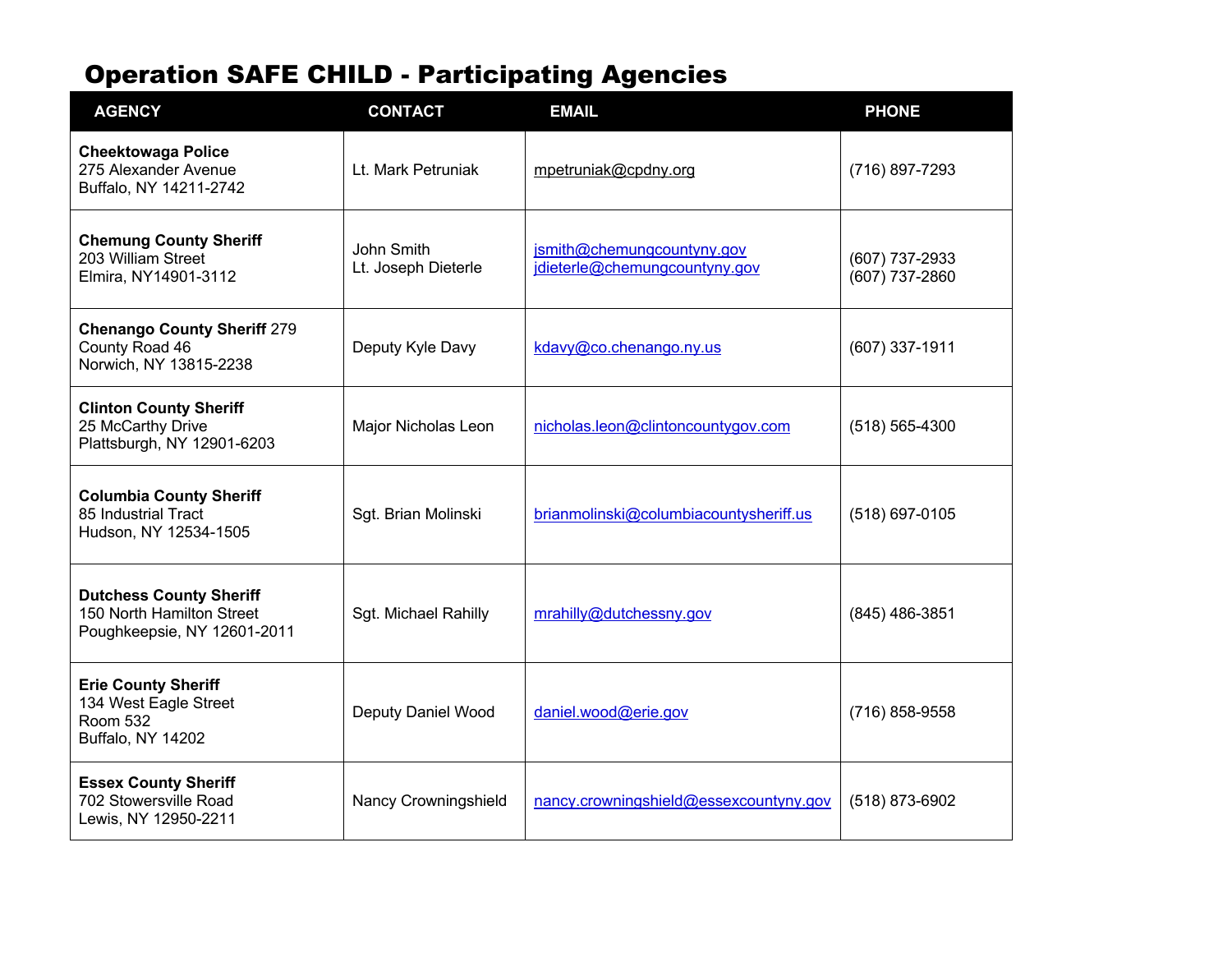| <b>AGENCY</b>                                                                            | <b>CONTACT</b>                  | <b>EMAIL</b>                                         | <b>PHONE</b>                     |
|------------------------------------------------------------------------------------------|---------------------------------|------------------------------------------------------|----------------------------------|
| <b>Fulton County Sheriff</b><br>2712 State Highway 29<br>Johnstown, NY 12095-4041        | Carol Hart<br><b>Twila Doop</b> | chart@fultoncountyny.gov<br>tdoop@fultoncountyny.gov | (518) 736-2142<br>(518) 736-2100 |
| <b>Franklin County Sheriff</b><br>45 Bare hill Rd.<br>Malone, NY 12953                   | <b>Connie McDonald</b>          | cmcdonald@franklincony.org                           | 518-481-8600<br>x2202            |
| <b>Genesee County Sheriff</b><br>165 Park Road<br>Batavia, NY 14020-1283                 | Chief Deputy Brian<br>Frieday   | brian.frieday@co.genesee.ny.us                       | (585) 345-3000<br>x3504          |
| <b>Guilderland Police Department</b><br>5209 Western Turnpike<br>Guilderland, NY12084    | <b>Patty Stallmer</b>           | stallmerp@gpd.org                                    | (518) 579-5189 x1143             |
| Herkimer County Sheriff 320 North<br>Main StreetSuite 2900Herkimer, NY<br>13350-2922     | Deputy Jason Harrer.            | jharrer@herkimercounty.org                           | $(315) 867 - 1167$               |
| <b>Jefferson County Sheriff 753</b><br><b>Waterman Drive</b><br>Watertown, NY 13601-2361 | <b>Patty Hallett</b>            | phallett@co.jefferson.ny.us                          | $(315) 786 - 2660$               |
| <b>Livingston County Sheriff</b><br>4 Court Street<br>Geneseo, NY 14454-1088             | Deputy Michael Anne             | manne@co.livingston.ny.us                            | (585) 243-7180                   |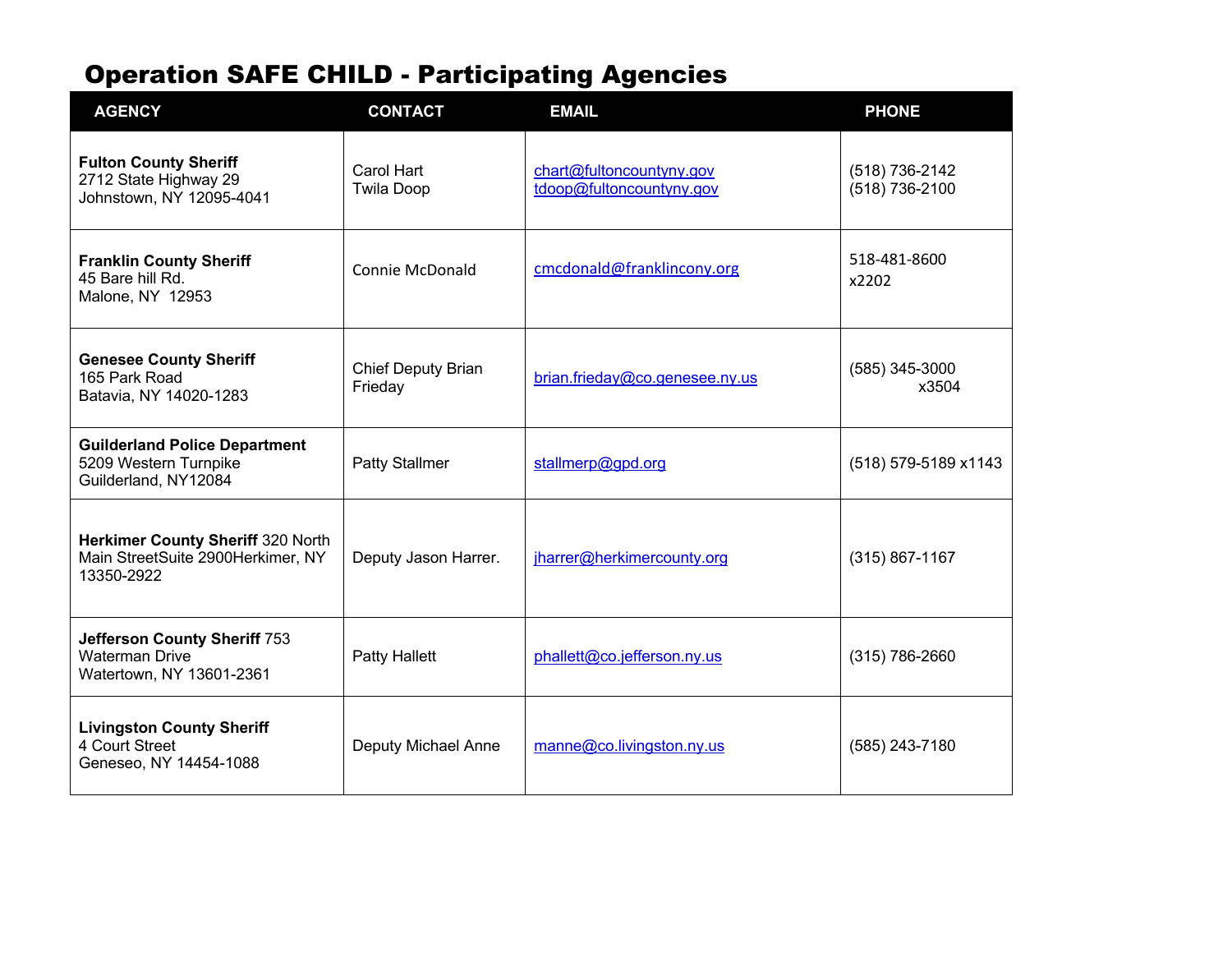| <b>AGENCY</b>                                                                                                     | <b>CONTACT</b>          | <b>EMAIL</b>                         | <b>PHONE</b>     |
|-------------------------------------------------------------------------------------------------------------------|-------------------------|--------------------------------------|------------------|
| <b>Madison County Sheriff Criminal</b><br><b>Division</b><br>P.O. Box 16<br>Wampsville, NY 13163-0016             | Sgt. Krystyna Feloa     | Krystyna.feloa@madisoncounty.ny.gov  | $(315)$ 366-2318 |
| <b>Monroe County Sheriff 130</b><br>Plymouth Avenue South<br>Rochester, NY 14614-2209                             | Sgt. Ryan Buttles       | ryanbuttles@monroecounty.gov         | (585) 753-4287   |
| <b>Montgomery County Sheriff</b><br>P.O. Box 432<br>Fultonville, NY 12072-0432                                    | <b>Ericka Barrantes</b> | Ebarrantes2@sheriff.montgomery.ny.us | (518) 853-5533   |
| <b>Nassau County District Attorney</b><br>272 Old Country Road<br>Mineola, NY 11501-4147                          | Rene Fiechter           | Rene.fiechter@nassauda.org           | $(516) 571-1090$ |
| <b>NYC POLICE MUSEUM</b>                                                                                          | <b>CLOSED</b>           | <b>CLOSED PERMANATLY</b>             | <b>CLOSED</b>    |
| <b>New York City Police</b><br><b>Community Affairs Bureau</b><br>1 Police Plaza, Room S-159<br>NY, NY 10038-1403 |                         | cab.wheel@nypd.org                   | (646) 610-5063   |
| <b>Newburgh Police</b><br>300 Gardnertown Road<br>Newburgh, NY 12550-2663                                         | Lt. Robert Desay        |                                      | (845) 564-1100   |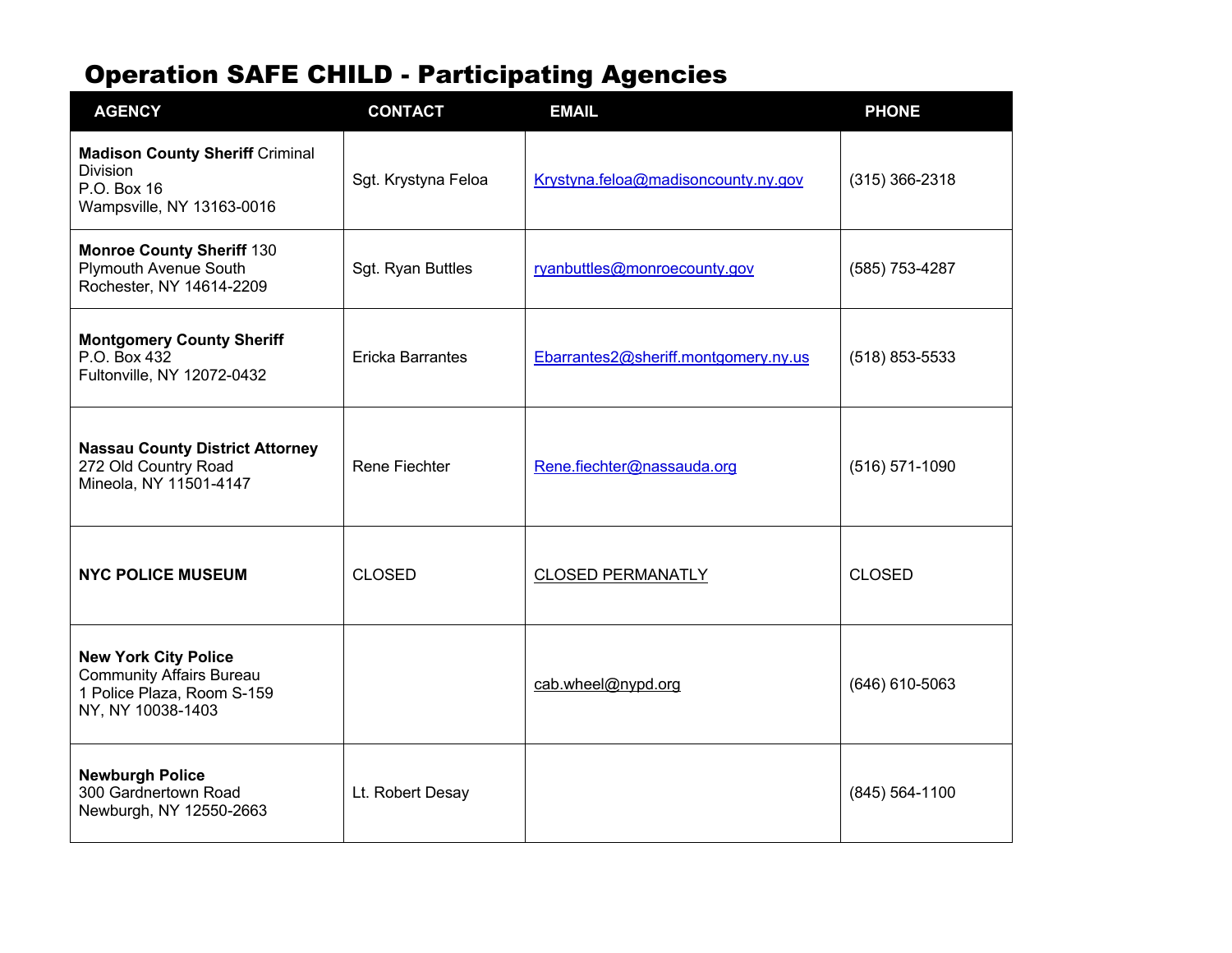| <b>AGENCY</b>                                                                                         | <b>CONTACT</b>                              | <b>EMAIL</b>                                                           | <b>PHONE</b>                     |
|-------------------------------------------------------------------------------------------------------|---------------------------------------------|------------------------------------------------------------------------|----------------------------------|
| <b>NYS Sheriffs' Association</b><br>27 Elk Street<br>Albany, NY 12207                                 | Jim Bowers                                  | jbowers@nysheriffs.org                                                 | (518) 434-9091 x126              |
| <b>Oneida County Sheriff</b><br>6065 Judd Road<br>Oriskany, NY 13424-4218                             | Sgt. Curtis Morgan<br>Deputy Jay Sorrentino | cemorgan@oneidacountysheriff.us<br>jvsorrentino@oneidacountysheriff.us | (315) 765-2220<br>(315) 765-2770 |
| <b>Onondaga County Sheriff 407</b><br>South State Street<br>Syracuse, NY 13202                        | Sgt. Jon Seeber                             | jonseeber@ongov.net                                                    | $(315)$ 435-3033                 |
| <b>Ontario County Sheriff</b><br>Road Patrol - SRO<br>74 Ontario Street<br>Canandaigua, NY 14424-1808 | Sgt. Kelly Fogarty                          | kelly.fogarty@ontariocountyny.gov                                      | (585) 396-4614                   |
| <b>Orange County Sheriff</b><br>110 Wells Farm Road<br>Goshen, NY 10924-6740                          | Alicia Albertson                            | aalbertson@orangecountygov.com                                         | (845) 615-3904                   |
| <b>Orleans County Sheriff</b><br>13925 Route 31<br>Albion, NY 14411-9303                              | Undersheriff Jeff Gifaldi                   | Jefferey.gifaldi@orleanscountyny.gov                                   | (585)-590-4135                   |
| <b>Oswego County Sheriff</b><br>39 Churchill Road<br>Oswego, NY 13126-6655                            | Lt. Bill Bazzell                            | bill.bazzell@oswegocounty.com                                          | $(315)$ 349-3337                 |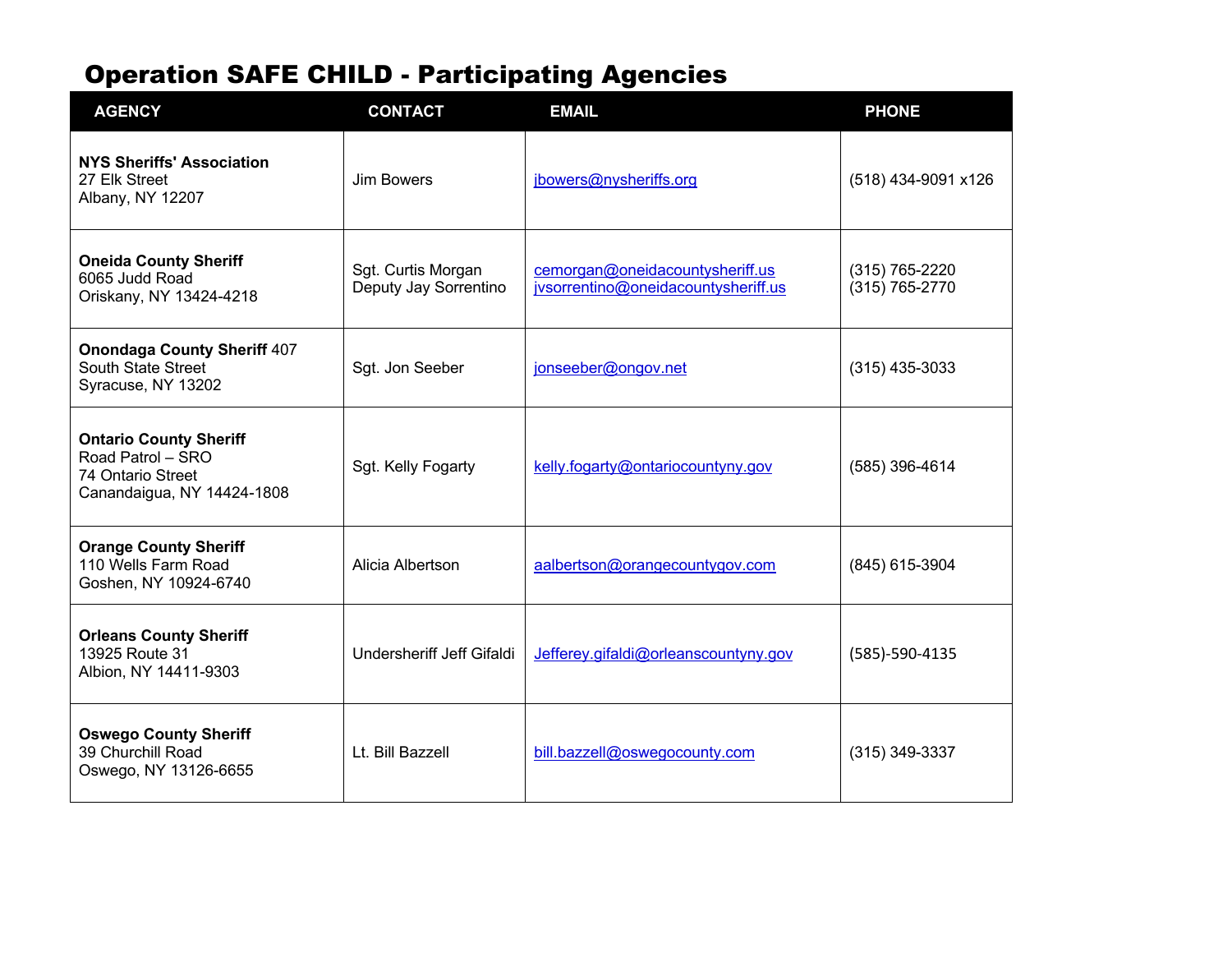| <b>AGENCY</b>                                                                                                        | <b>CONTACT</b>                | <b>EMAIL</b>                               | <b>PHONE</b>                     |
|----------------------------------------------------------------------------------------------------------------------|-------------------------------|--------------------------------------------|----------------------------------|
| <b>Otsego County Sheriff</b><br>172 County Highway 33W<br>Cooperstown, NY 13326                                      | John May<br>Lynda May         | mj@otsegocounty.com<br>ml@otsegocounty.com | (607) 547-1671<br>(607) 547-1671 |
| <b>Putnam County Sheriff</b><br>3 County Center<br>Carmel, NY 10512-1323                                             | <b>Thomas Corless</b>         | thomas.corless@putnamcountyny.gov          | (845) 225-4300<br>x 42214        |
| <b>Rensselaer County Sheriff</b><br>4000 Main Street<br>Troy, NY 12180-5933                                          | Sgt. Brian Hallett            | bhallett@rensco.com                        | $(518)$ 266-1716                 |
| <b>Rochester Police</b><br><b>Research &amp; Evaluation Section</b><br>185 Exchange Boulevard<br>Rochester, NY 14614 | Deidre Hammond                | dh0748@cityofrochester.gov                 | (585) 428-3643                   |
| <b>Rotterdam Police</b><br>101 Princetown Road<br>Schenectady, NY 12306                                              | Andrew D'Aurizio              | adaurizio@rotterdamny.gov                  | (518) 355-7331 x7107             |
| <b>Saratoga County Sheriff</b><br>6010 County Farm Rd.<br>Ballston Spa, NY 12020                                     | Deputy Christopher<br>Rudolph | crudolph@saratogacountyny.gov              | (518) 885-2450                   |
| <b>Saratoga Springs Police</b><br>5 Lake Avenue<br>Saratoga Springs, NY 12866-2298                                   | Investigator Vanessa<br>Rose  | vrose@saratogapolice.org                   | $(518)$ 337-8318                 |
| <b>Schenectady County Sheriff</b><br>320 Veeder Avenue<br>Schenectady, NY 12307                                      | Capt. Gregory Cufari          | gregory.cufari@schenectadycounty.com       | (518) 878-3549                   |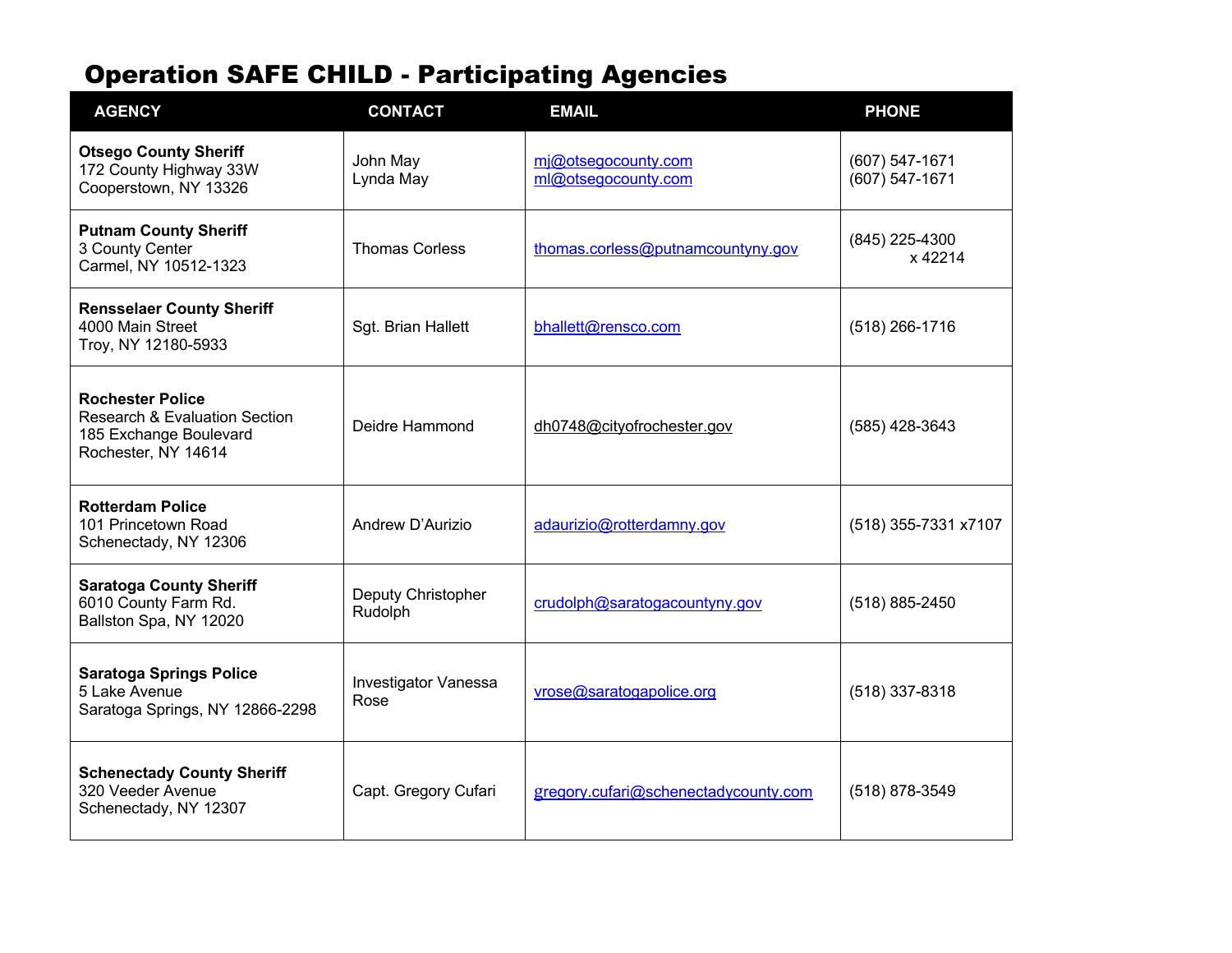| <b>AGENCY</b>                                                                        | <b>CONTACT</b>                                           | <b>EMAIL</b>                                             | <b>PHONE</b>                     |
|--------------------------------------------------------------------------------------|----------------------------------------------------------|----------------------------------------------------------|----------------------------------|
| <b>Schuyler County Sheriff</b><br>106 10th Street<br>Watkins Glen, NY 14891-1404     | Sgt. Kirk Smith                                          | ksmith@co.schuyler.ny.us                                 | (607) 535-8222                   |
| <b>Seneca County Sheriff</b><br>6150 State Route 96<br>Romulus, NY 14541-9552        | Timothy J. Thompson                                      | tthompson@co.seneca.ny.us                                | (315) 220-3449                   |
| <b>Seneca Falls Police</b><br>60 State Street<br>Seneca Falls, NY 13148-1414         | <b>Investigator Chris</b><br>Denny                       |                                                          | (315) 568-5555 x211              |
| <b>St. Lawrence County Sheriff</b><br>48 Court Street<br>Canton, NY 13617            | Sgt. Ryan Bogardus                                       | rbogardus@stlawco.org                                    | $(315)$ 379-2365                 |
| <b>Steuben County Sheriff</b><br>7007 Rumsey Street Extension<br>Bath, NY 14810-7827 | <b>Dispatcher Kimberly</b><br>Clark<br><b>Terri Moir</b> | ksclark@steubencountyny.gov<br>tmoir@steubencountyny.gov | (607) 622-3911<br>(607) 622-3930 |
| <b>Suffolk County Sheriff</b><br>100 Center Drive<br>Riverhead, NY 11901-3307        | Samantha Graviano                                        | samantha.graviano@suffolkcountyny.gov                    | (631) 852-2005                   |
| <b>Syracuse Police</b><br>511 South State Street<br>Syracuse, NY 13202               | <b>Richard Shoff</b>                                     | rshoff@syracusepolice.org                                | (315) 442-5210                   |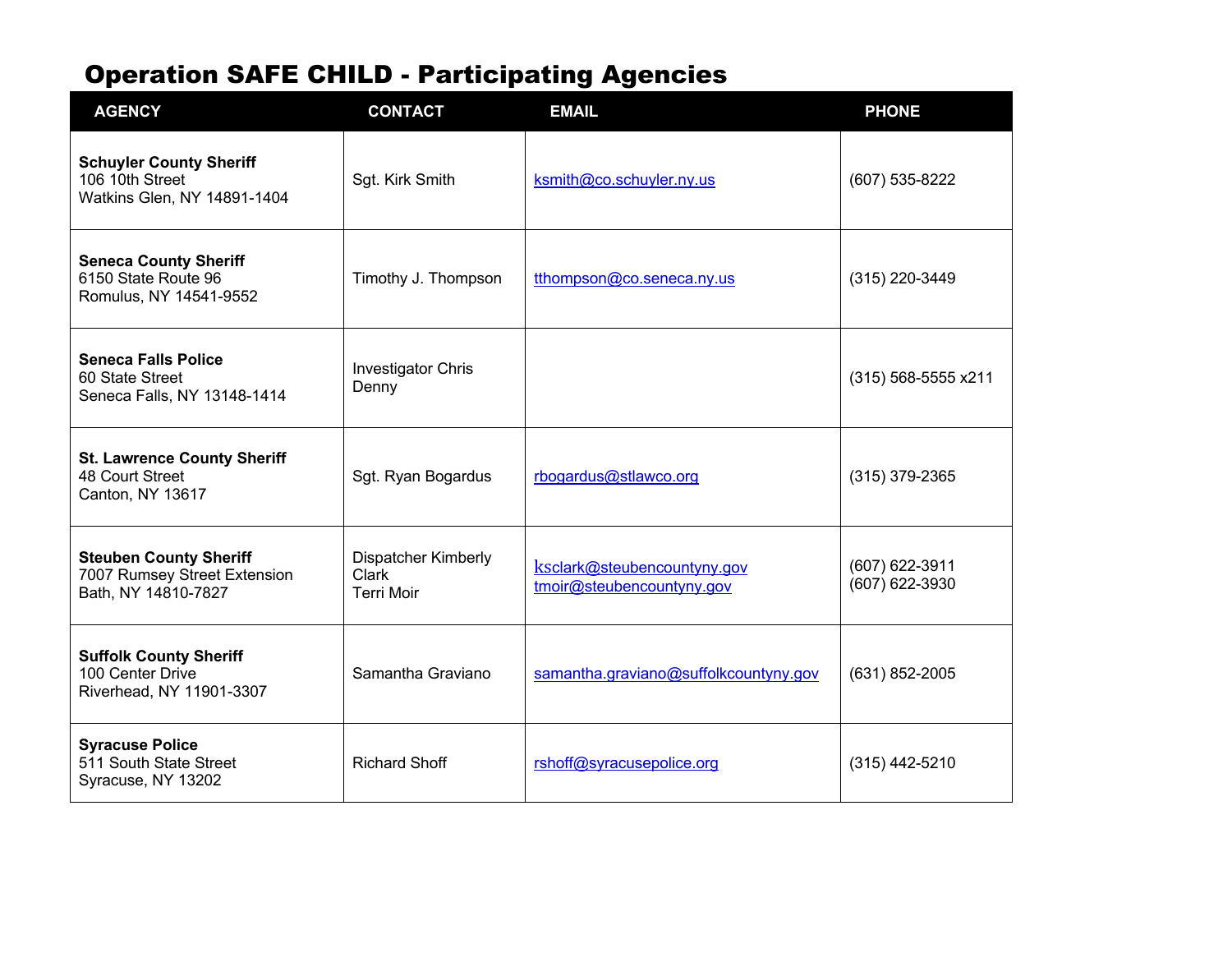| <b>AGENCY</b>                                                                                                                               | <b>CONTACT</b>              | <b>EMAIL</b>                | <b>PHONE</b>       |
|---------------------------------------------------------------------------------------------------------------------------------------------|-----------------------------|-----------------------------|--------------------|
| <b>Tioga County Sheriff</b><br>103 Corporate Drive<br>Owego, NY 13827                                                                       | <b>Kristy Sifen</b>         | sifenk@tiogacountyny.gov    | $(607) 687 - 1010$ |
| <b>Ulster County Sheriff</b><br>380 Boulevard<br>Kingston, NY 12401-6404                                                                    | NOT PARTICIPATING           | N/A                         | (845) 340-3590     |
| <b>Ulster Police</b><br>1 Town Hall Road<br>Lake Katrine, NY 12449-5246                                                                     | <b>Bonnie Simmons</b>       | bsimmons@ulsterpolice.com   | (845) 382-1111     |
| <b>Wayne County Sheriff</b><br>7368 State Route 31<br>Lyons, NY 14489-9101                                                                  | Deputy Heather Laws         | hlaws@co.wayne.ny.us        | $(315)$ 946-5786   |
| <b>Westchester County Public Safety</b><br>110 Dr. Martin Luther King Jr. Blvd.<br>Room 340A, Pistol Permits Unit<br>White Plains, NY 10601 | Edward C. Rodriguez         | ecr1@westchestergov.com     | (914) 995-4389     |
| <b>Wyoming County Sheriff</b><br>151 North Main Street<br>Warsaw, NY 14569-1123                                                             | Deputy Ivan<br>Carrasquillo | icarrasquillo@wyomingco.net | (585) 786-8989     |
| <b>Yates County Sheriff</b><br>Road Patrol/School Resource Office<br>227 Main Street<br>Penn Yan, NY 14527-1719                             | Deputy Charles<br>Emerson   | CEmerson@yatescounty.org    | $(315) 536 - 5172$ |